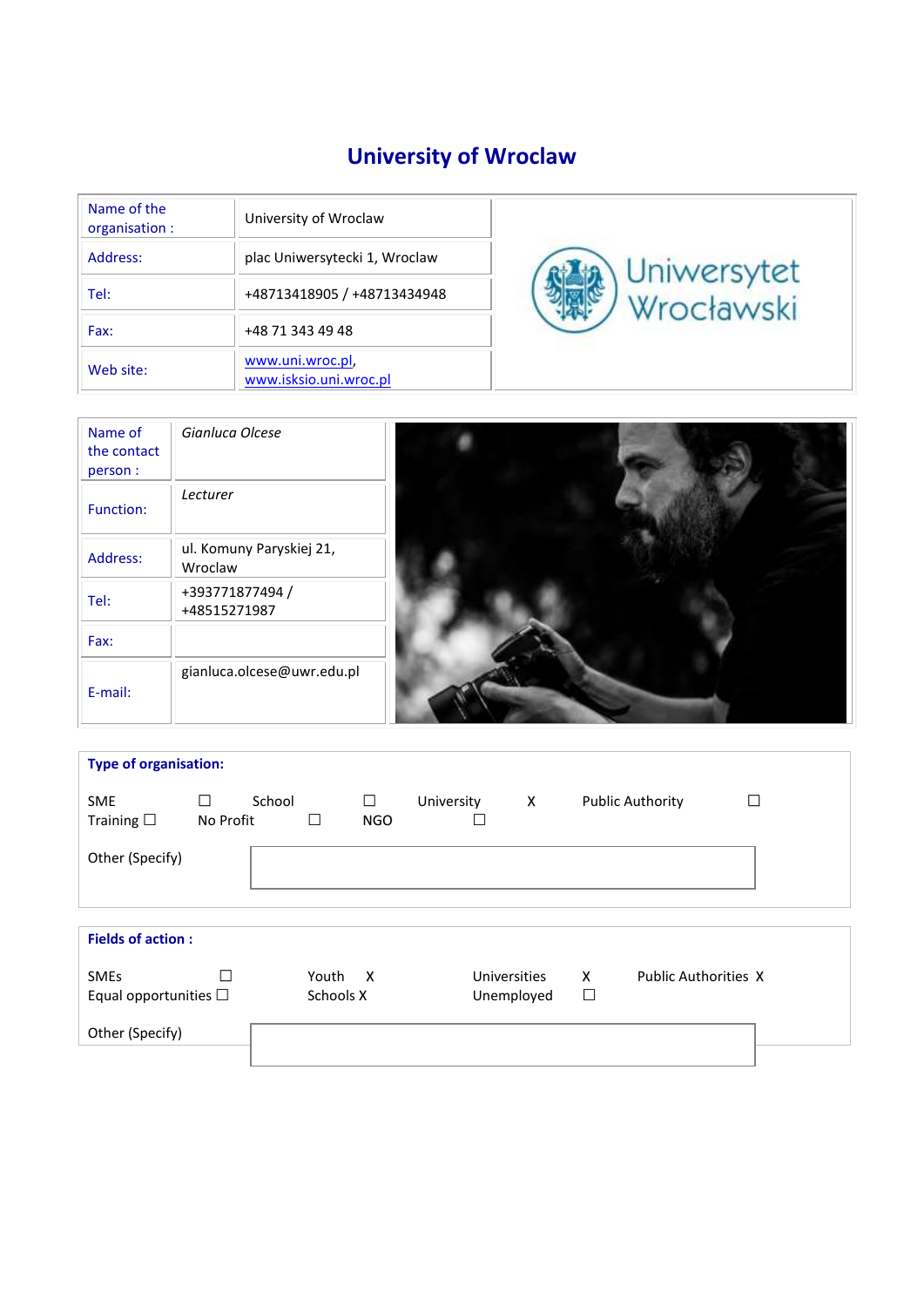#### **Description of the organisation**

The University of Wrocław has a rich history of more than three centuries. Founded by Leopold I Habsburg the university evolved from a modest school run by Jesuits into one of the biggest academic institutions in Poland. At the beginning of the 19th century the university had five Faculties: philosophy, catholic theology, evangelical theology, law and medicine. Later it was expanded by numerous sections, laboratories and a natural museum, which exists until today.

After the Second World War a group of Polish professors, formerly from Lvov, started teaching and research activities at the University of Wrocław. Initially they created the Faculties of law and administration, arts, natural sciences, agriculture, veterinary, medicine, mathematics, physics and chemistry. Some of these Faculties were soon transformed into other universities.

Since the beginning of the 20th century, the University of Wrocław produced 9 Nobel Prize winners, such as Theodor Mommsen, Philipp Lenard, Eduard Buchner, Paul Ehrlich, Fritz Haber, Friedrich Bergius, Erwin Schrödinger, Otto Stern and Max Born.

Today, the first and foremost focus of The University of Wrocław is scientific research. Our scholars have numerous links with their fellow researchers from other higher education institutions in Poland and throughout the world. The success of our researchers has been recently recognized by Polish authorities, who significantly increased funding for both equipment and research at our University by 80% compared to previous years.

Like in most countries, in Poland the national quality assessment system is part of a national strategy for improving the quality of education. Every four years the Ministry of Education evaluates faculties of all Polish universities. Last year 9 out of 10 of our Faculties were qualified in the highest category and one was the second highest.

The Academic Incubator of Entrepreneurship is a new unit of the University of Wrocław designed to aid students in starting their own businesses by providing free entrepreneurial advice, organizing conferences, seminars, subsidizing selected investments and offering office space. The Academic Incubator of Entrepreneurship cooperates with the Wrocław Technology Park, a technological centre with laboratories, office space, conference centre and modern multimedia equipment. The objective of the Technology Park is to create conditions for the use of scientific and industrial potential of Wrocław and the region and to stimulate the advanced technologies industry. The University of Wrocław is proud to be one of its shareholders.

Today the University of Wrocław is the largest university in the region and teaches over 26,000 students and around 1300 doctoral students at 10 Faculties. 9000 students graduate from the University every year.

At the Institute of Classical, Mediterranean and Oriental Studies range of topics from the history, culture and the languages of the Mediterranean Region are taught. Students learn modern Mediterranean languages and the history, art, archaeology, philosophy and literature of the region. Classical Philology studies focus on the languages and literature of Ancient Rome and Greece. In recent years, bachelor and master degree programmes regarding Indian, Chinese and Korean language and culture have been inaugurated. The Institute has academic teachers with several years of experience in teaching language and culture of Italy, as well as in the organization and management of conferences and meetings.

The Italian language and culture within our department are the key elements of the studies in the Mediterranean Culture and Classical Philology in a wide perspective. The Italian specialization is dedicated to students who wish to focus their skills on the Italian language and culture. The classes are public and open to all. Among the skills acquired by students there is a thorough linguistic knowledge, aptitude for translating texts in Italian, as well as knowledge about geography, history, history of art and the distinctive features of the Italian peninsula such as folklore, traditions and social life.